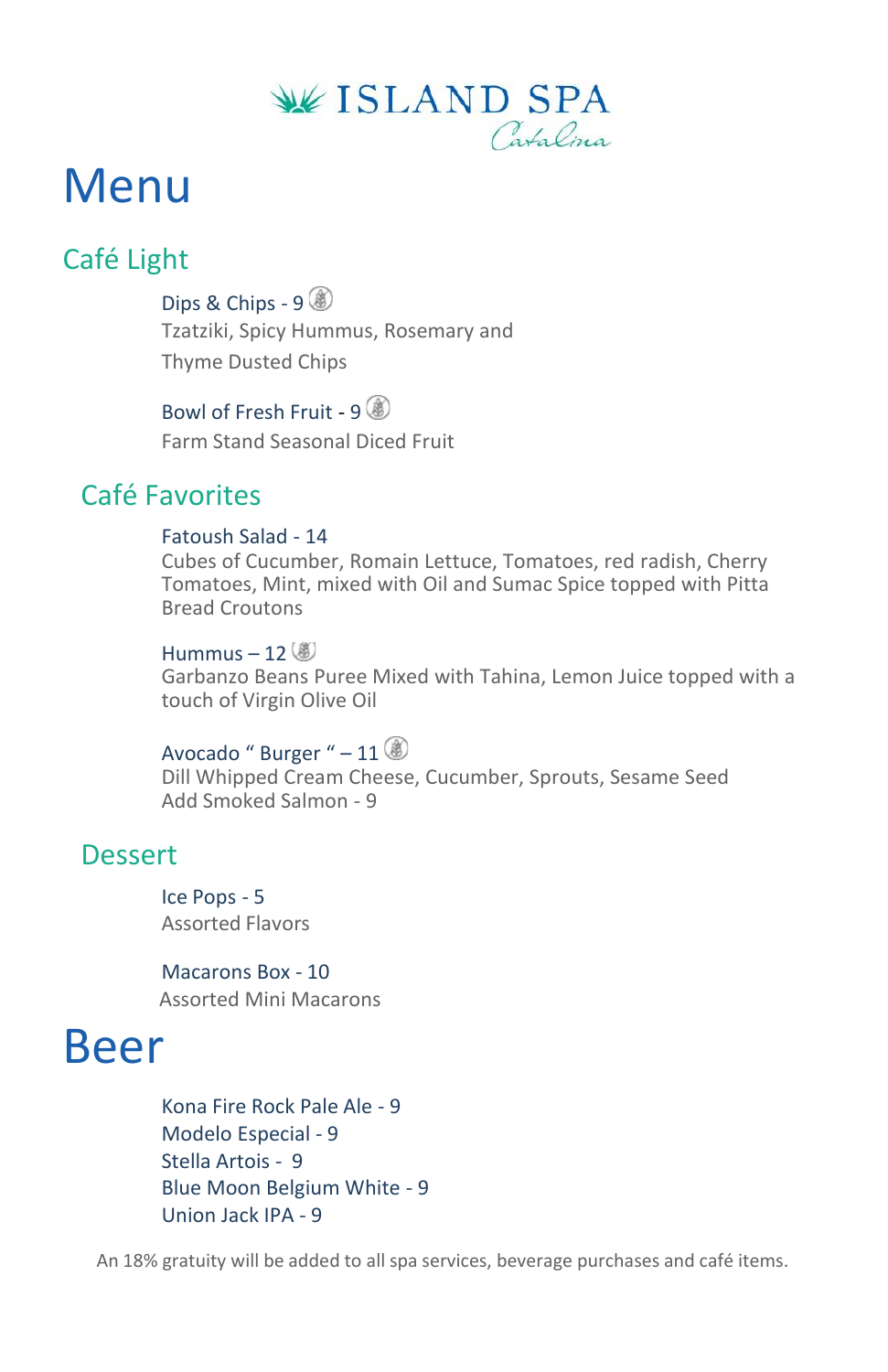

# Wine

| Proseccco Ruffino - Valdobbiadene, Italy<br>Mumm Napa Brut - Napa Valley, CA<br>Le Grand Courtage - France | 12              | 35<br>60<br>45 |
|------------------------------------------------------------------------------------------------------------|-----------------|----------------|
| White                                                                                                      |                 |                |
| Gainey Chardonnay - Central Coast, CA                                                                      | 11              | 34             |
| Nobilo Icon Sauvignon Blanc - New Zealand                                                                  | 14              | 52             |
| Sonoma-Cutrer Rosé of Pinot Noir - Sonoma, CA                                                              | 16              | 62             |
| Red                                                                                                        |                 |                |
| Martin Ray, Cabernet Sauvignon - Sonoma, CA                                                                | 11              | 35             |
| Elouan, Pinot Noir - Willamette Valley, OR                                                                 | 12 <sup>°</sup> | 43             |
| Rutherford Hill, Merlot - Napa Valley, CA                                                                  | 14              | 49             |

## Other Beverages

## Tea / Juice / Soft Drinks

Hot Tea - 5 Assorted flavors of Dammann Frères tea

Honest Iced Teas - 5 Lemon Tea, Mango Black, Pineapple Blueberry

Cold Pressed Juices - 9

Orange Turmeric, Roots with Ginger, Sweet Citrus, Sweet Greens

Soft Drinks - 6 Coca Cola, Diet Coke, Sprite

## **Mocktails**

Strawberry Daiquiri - 9 Mango Daiquiri - 9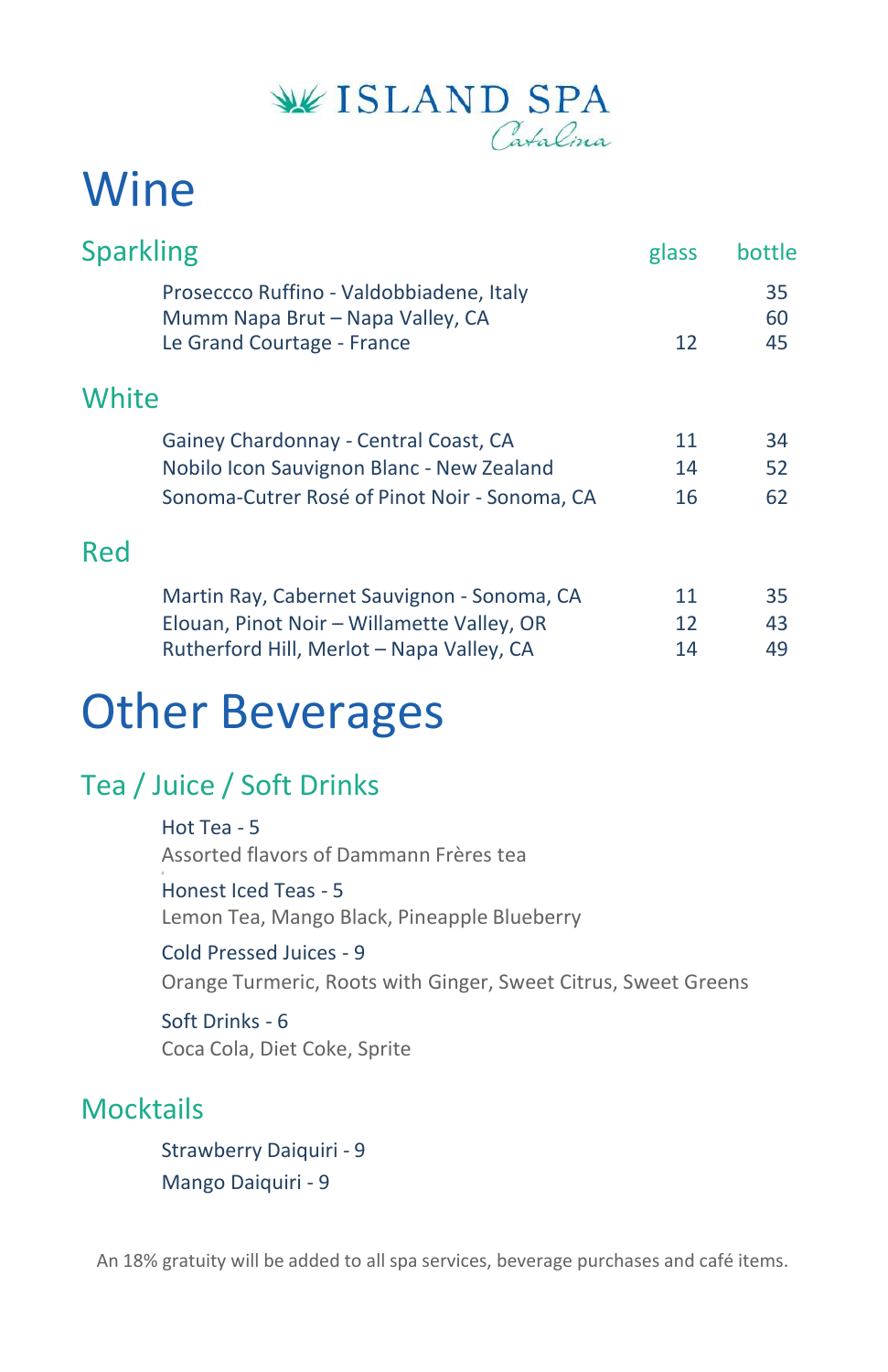

## Spa Treatments

### Massage Therapies

Catalina Custom Massage 60/90 min - \$185/\$255

We focus on whatever your body needs: total relaxation, muscle and tension relief or recovery and re-balance.

Couples Massage 60/90 min - \$380/\$520 Relax together in the comfort of a private suite.

Tension Tamer 30 min - \$125 Targeted stress relief.

### Massage Enhancements

Choose an enhancement to boost your massage experience.

Warm Stone - \$25 Aromatherapy - \$15 Warm Oil Scalp Massage - \$15